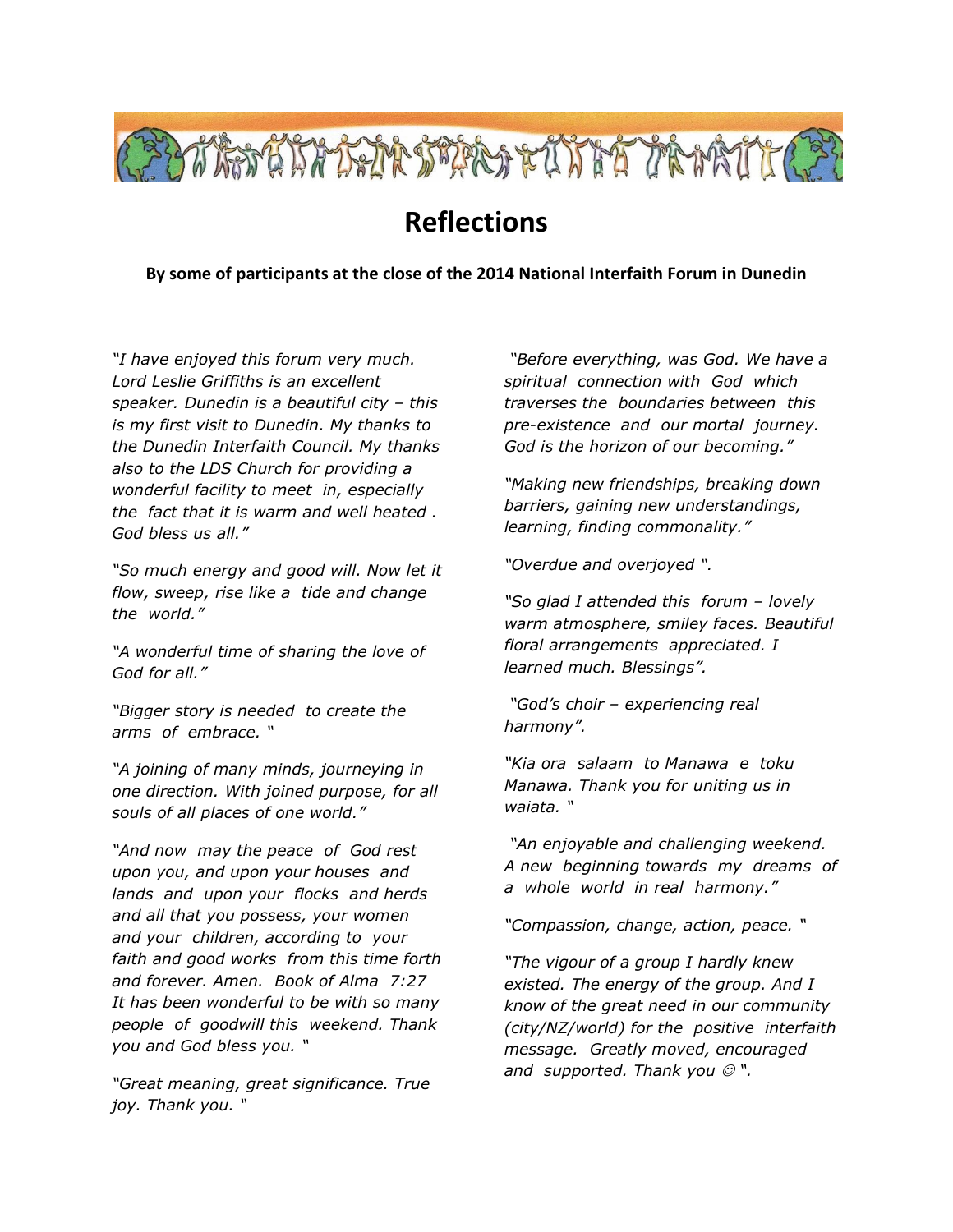*"When we worship together and listen to each other from the heart we discover that we are brothers and sisters - we are one. "*

*"Opportunity to meet with people of different faiths who all have similar reasons for being here. Taking home the joyous welcome afforded me personally and the religion I represent for one and all participants."*

*"Richness. Reality. Responsiveness. Depth of God, love of God, Hope of God - Peace."*

*"As we meet each other we broaden and deepen our faith."*

*"Unity of the heart and soul in peace and love."*

## *"Love is diverse!"*

*"For me personally it was encouraging and enlightening to see a generational as well as interfaith openness working towards peaceful cooperation. "*

*"Paz y Luz en todoel mundo siempre! "*

*"Revealing the common Source of us all."*

*"Friendship, love, harmony, everyone, every faith, strive for a common goal. Love, peace, harmony in the world."*

*"Enriching, affirming, great to come together and share ideas and hearts. Thanks for all your hospitality."*

*"I have been struck by the love and genuine desire to build unity amongst everyone. Thank you. It has been inspiring."*

*"As ever, a wonderful opportunity to share, encounter and listen and learn. Amen."* 

*"If there is one more gift I ask of you Lord, it will be peace here on earth as gentle as the children's laughter all around. People are growing weary of living in confusion. When will we realise that neither heaven is at peace when we live not in peace."*

*"A new network! Shared enthusiasm for the task ahead. Great hospitality and open friendliness all round. "*

*"Reinforcement of the virtues of inclusion and co-operation as better means toward, not just problem solving, but better understanding, knowledge, growth and development."*

*"Connections. Open heartedness. Shared prayer, song, experience. Hope for the future."*

*"Reconnecting and meeting new people. The push to visit other faith services and invite others to ours. Do more, work side by side as well as meet face to face."*

*"I'm beginning to feel there is a chance at least of world peace."*

*"Meeting people of different faiths and loving appreciating them as fellow humans. A real joy. And looking to the future with hope."*

*"Luxury. Gift. Worship. Inspiration. Hope. Harmony seems almost to require conflict that is ultimately harmonized out of that very conflict and "confrontation".*

*"The joy of togetherness and Unity and being together."*

*"This is my first Interfaith Forum. I have felt a great love and respect for all people and I have a desire to share this awareness with others. Thank you for acceptance and welcome. "*